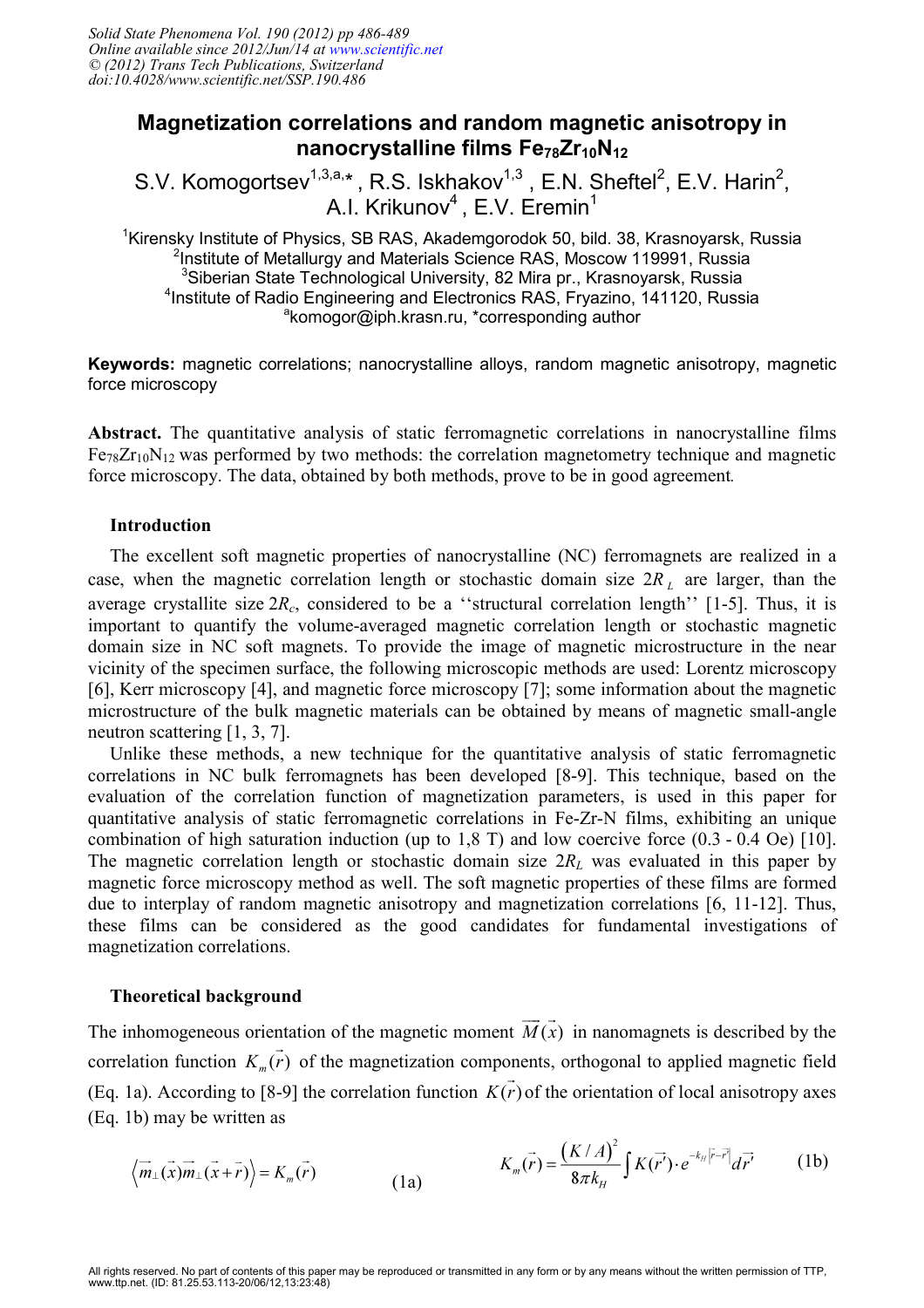here  $m(x) = M(x)/M$  is the magnetization unit vector, *K* is the effective anisotropy energy, *A* is the exchange parameter,  $k_H = (M_s H/2A)^{1/2}$  is the wave number of exchange correlations, and *H* is an external magnetic field.

The function of magnetic correlation  $K_m(r)$  decreases exponentially:  $K_m(0)$ ·exp(-r/ $R_m$ ); here  $K_m(0)$  is the magnetization dispersion,  $R_m$  is the correlation radius of magnetization, herein the quantity  $K_m(0)$  and  $R_m$  depend upon the applied field. This dependence can be visualized by characteristic fields  $H_L = 2A/M_s R_L^2$  and  $H_R = 2A/M_s R_c^2$ . In the "weak" fields (*H*<  $H_L$ ) correlation radius  $R_m = R_L$ , in the "strong" fields  $(H > H_R)$   $R_m = R_c$ . At  $H_L < H < H_R$  the value of  $R_m = R_H = (2A/M_sH)^{1/2}$ , here  $R_H = I/k_H$  is known to be characteristic length of the magnetization ripple [6, 8-9]. Using analytic theory and numerical calculation and taking into account stochastic domain formation, one can present the field dependence of the magnetization dispersion  $K_m(0)$  =  $d_m(H)$  in a form [9]:

$$
d_m(H) = \left(\frac{aH_a}{H}\right)^2 \left(\frac{H_L^{1/2} + H^{1/2}}{H_R^{1/2} + H^{1/2}}\right)^d \equiv a^2 \left(\frac{R_c}{\delta}\right)^4 \frac{\left(R_H/R_c\right)^{4-d}}{\left(1 + R_c/R_H\right)^d} \cdot \left(1 + \frac{R_H}{R_L}\right)^d \tag{2}
$$

Here *d* is the dimension of exchange–coupled areas in the grain;  $\delta = (A/K)^{1/2}$ ;  $H_a = 2K/M_s$  is local magnetic anisotropy field and  $a$  is the symmetry coefficient, equal to  $1/15^{1/2}$  for uniaxial anisotropy. It can be seen, that the character of the field dependence  $d_m(H)$  changes in the vicinity of characteristic fields  $H_R$  and  $H_L$ . The dispersion  $d_m(H)$  determines the magnetization approach to saturation law:  $M/M_s \approx 1$  -  $d_m(H)$ . The measurement of dispersion in the course of magnetization approach to saturation and the following it's interpretation it in the terms of Eq.2 allows one to determine the fields  $H_a$ ,  $H_R$ ,  $H_L$  and evaluate the lengths  $2R_c$  and  $2R_L$ . This is the basic point of correlation magnetometry technique.

#### **Experiment**

For the investigation, we prepared the film of compositions  $Fe_{78}Zr_{10}N_{12} \sim 0.8$  µm thickness on a heat-resistant glass substrate.The film was prepared by dc reactive magnetron sputtering of Fe - 10 at.% Zr target. The following preparation conditions were used for the film: the preliminary vacuum in the chamber was  $P_0 = 1.10^{-6}$  dyn/cm<sup>2</sup>, Ar+N<sub>2</sub> mixture pressure was  $P_{(Ar+N2)} = 6.65$ dyn/cm<sup>2</sup> and the nitrogen pressure was  $P_{N2} = 3.3 \cdot 10^{-2}$  dyn/cm<sup>2</sup>; the nitrogen content in the gas mixture was 0.5 %. The cathode power equals  $1.5 \cdot 10^9$  erg/s; the sputtering time was  $\tau = 100$  min. The sputtered film were annealed at 400 $\degree$ C during 1 h in vacuum of ~2.7x10<sup>-2</sup> dyn/cm<sup>2</sup>. Magnetic measurements were carried out with the vibrating sample magnetometer The Quantum Design PPMS in the fields up to 90 kOe applied along the film plane and in the temperature range from 2 K to 300 K. The *M*(*T*) measurement were carried out in the applied field 20 kOe that corresponds to practically uniform magnetization i.e. ferromagnetic saturation. Magnetic force microscopy (MFM) data were carried out on atomic force microscope NT-MDT Smena with Co-coated cantilever in two pass mode, the second pass at a height of 62.2 nm above the surface. It was shown by X-ray diffraction that the obtained films had a random mixed (nanocrystalline + amorphous) structure without any texture [10]. The ferromagnetic phase, which was a nitrogen supersaturated bcc alfa-FeN solid solution, is nanocrystalline with the grain size in the bcc phase, depending on the annealing conditions, changes from  $\sim$  3 to  $\sim$  25 nm.

#### **Results and discussion**

The approaches magnetization to saturation curves at temperatures 2 K and 300 K are close to each other. In the fields  $H > 50$  kOe the magnetization tends to the saturation value  $(M_s = (1060 \pm 30)$  G at 2 K and  $M_s = (940 \pm 30)$  G at 300 K) and after that it is constant (fig.1). These values allow us to calculate the magnetization dispersion as  $d_m(H) \approx 1 - M/M_s$  to interpret the magnetization approach to saturation in the terms of Eq.2. (see the theoretical background). The log-log plots of  $d_m(H)$  revealed the three different parts that corresponded to the three different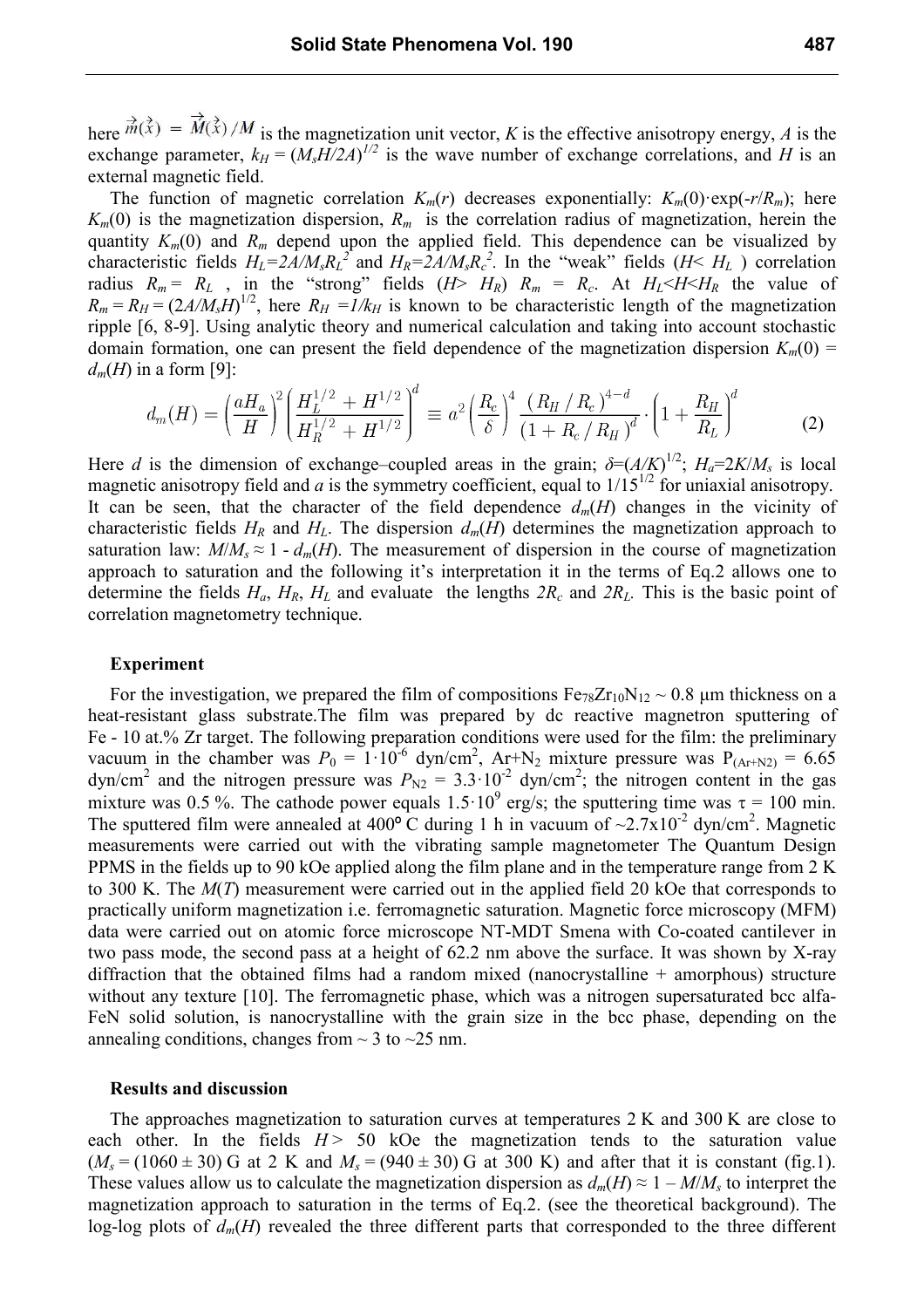power dependences and separated by two field values  $H_R = (22 \pm 1)$  kOe and  $H_L = (1.3 \pm 0.1)$  kOe (fig.2). There are two linear areas in the log-log plots of  $d_m(H)$  (fig.2) characterized by different power dependences and the third part corresponds well to eq.2: the first area is placed at applied field less then  $H_L = (1.3 \pm 0.1)$  kOe, the second one is placed at applied field between  $H_L$  and  $H_R$ , and the third one is placed at applied field higher then  $H_R = (22 \pm 1)$  kOe.



The part of the log-log plot for the fields above  $H_R$  (fig.2) is consistent with Eq.2 and it could be processed by Akulov's law for magnetization approach to saturation  $d_m(H) = (aH_a/H)^2$ . The determination of the anisotropy field values by fitting of this part by  $C/H^2$  expression and taking in account the value  $a = 1/\overline{15}^{1/2}$  allow to determine the anisotropy energy  $K = H_a M_s/2$ :  $K = (3.8 \pm 0.1) \cdot 10^6$  erg/cm<sup>3</sup> at 2 K and  $K = (3.3 \pm 0.1) \cdot 10^6$  erg/cm<sup>3</sup> at 300 K. The linear part of loglog plot for the fields below  $H_L$  is characterized by tangent equal to -2 (fig.2). This part also is consistent with Eq.2 and corresponds to the regime of stochastic domains formation. The tangent of linear part of the log-log plot for the fields between *HL* and *HR* is about 0.5 which is consistent with Eq.2 with  $d = 3$ . The value of  $R_c$  is estimated by equation  $R_c = (2A/M_sH_R)^{1/2}$  using  $H_R$ ,  $M_s$  and the value of  $A = (6.1 \pm 0.4) \cdot 10^{-7}$  erg/cm measured for this film [12], it's equal to  $R_c = (2.2 \pm 0.1)$  nm. The magnetization correlation radius of the magnetic microstructure of the films was estimated, in accordance with [8-9], to be  $R_L = 4A^2/K^2R_c^3 = (0.130 \pm 0.04)$  µm for the 300 K.



Fig.3. MFM image of  $Fe_{78}Zr_{10}N_{12}$  film.

The MFM film surface image at zero applied fields reveals the contrast, visualizing the film magnetization heterogeneity (fig.3). We assume that each pattern in fig. 3 represents a ferromagnetic correlation volume with fluctuating magnetization direction due to the average random magnetocrystalline anisotropy of the grains as it discussed in theoretical background of the paper.

 There is no strict conformity MFM image contrast and magnetization heterogeneity and yet the main scales characterize uniform areas and statistical properties of both types of heterogeneities would be the same. Contrast correlation functions are calculated in the following way:

$$
C(r) = \langle (z(r') - \langle z \rangle)(z(r' + r) - \langle z \rangle) \rangle, \quad (3)
$$

here  $z(r')$  is the grayscale intensity of the pixel with coordinates  $r'$ . Because there is anisotropy of MFM image contrast we choose two perpendicular axes (*ox* and *oy*) corresponded long and short contrast waves and then calculate  $C(r)$  averaging by eq.3 along each axes (fig.4, 5).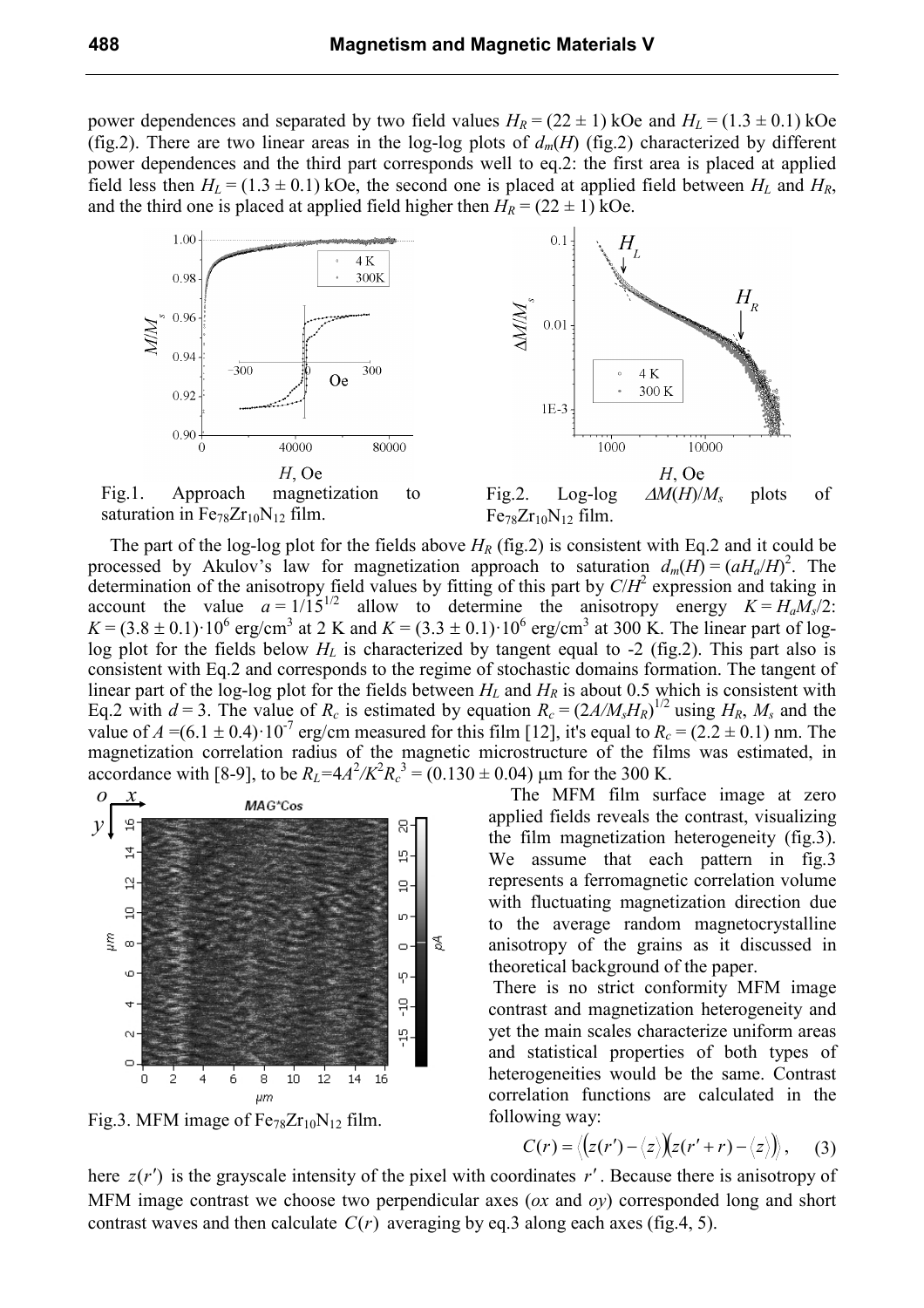The exponential decrease of correlations  $\sim \exp(-r/R_L)$  along *ox* axis and damped oscillations like  $(1+r/R_L)^{-3/2}$ cos(*r*/*R*<sub>*L*</sub>) -3/2cos(*r/RL*) along *oy* are revealed. The magnetic correlation radii  $R_L^{\text{ox}} = (0.170 \pm 0.009)$  µm and  $R_L^{\text{oy}} = (0.090 \pm 0.005)$  µm are in a good quantitative agreement with that one, estimated by correlation magnetometry.



Fig.4. MFM image contrast correlations along *ox* axis. Solid line is fitting by  $C(r) = \exp(-r/R_L)$ .



Fig.5. MFM image contrast correlations along *oy* axis. Solid line is fitting by  $C(r)=(1+r/R_L)^{-3/2}\cos(r/R_L)$ 

The work has been partially supported by Federal Program "Development of the Scientific Potential of Higher Education" (project no. RNP. 2.1.1/11470); RF President grant No. 02.120.11.7075-NSh are acknowledged and Federal Target Program "Research and Research-Pedagogical Personnel of Innovation Russia for 2009-2013". These grants are acknowledged.

#### **References**

- [1] A. Michels, R. N. Viswanath, J. G. Barker, et.al., Range of Magnetic Correlations in Nanocrystalline Soft Magnets, Phys. Rev. Lett. 91 (2003) 267204.
- [2] A. Hernando, P. Marin, M. Vazquez, et.al., Thermal dependence of coercivity in soft magnetic nanocrystals, Phys. Rev. B 58 (1998) 366-370.
- [3] J. F. Löffler, H. B. Braun, W. Wagner, Magnetic Correlations in Nanostructured Ferromagnets, Phys. Rev. Lett. 85 (2000) 1990 – 1993.
- [4] S. Flohrer, G. Herzer, Random and uniform anisotropy in soft magnetic nanocrystalline alloys, JMMM 322 (2010) 1511-1514.
- [5] G. Herzer, Anisotropies in soft magnetic nanocrystalline alloys, JMMM 294 (2005) 99–106.
- [6] N.G. Chechenin, A.R. Chezan, C.B. Craus, et.al., Microstructure of nanocrystalline FeZr(N) films and their soft magnetic properties, JMMM 242–245 (2002) 180–182
- [7] F. Hellman, A. L. Shapiro, E. N. Abarra, et.al., Long ferromagnetic correlation length in amorphous TbFe2, Phys. Rev. B 59 (1999) 11408-11417.
- [8] R. S. Iskhakov, V. A. Ignatchenko, S. V. Komogortsev, et.al., Study of Magnetic Correlations in Nanostructured Ferromagnets by Correlation Magnetometry, JETP Letters. 78 (10) (2003) 646– 650;
- [9] R.S. Iskhakov, S. V. Komogortsev, Magnetic microstructure of amorphous, nanocrystalline,and nanophase ferromagnets, Phys. Met. Metallogr. 112 (2011) 666–681.
- [10] E.N. Sheftel', O.A. Bannykh, Metally no. 5 (2006) 33-38 [Russ. Metallurgy (Met.) (Engl. Transl.), 2006, no. 5, p. 394-399].
- [11] E.N. Sheftel, R.S. Iskhakov, Komogortsev S.V., et.al., Effects of heat treatment conditions on magnetic properties and structural features of nanocrystalline  $Fe_{79}Zr_{10}N_{11}$  films, Solid State Phenomena. 152-153 (2009) 70-74.
- [12] E.N. Sheftel, S. V. Komogortsev, R. S. Iskhakov,et.al., Investigation of the magnetic properties and magnetic structure parameters of nanocrystalline  $Fe_{79}Zr_{10}N_{11}$  films, Bull.Russ.Ac.Sci.: Physics 74 (2010) 1449-1451.